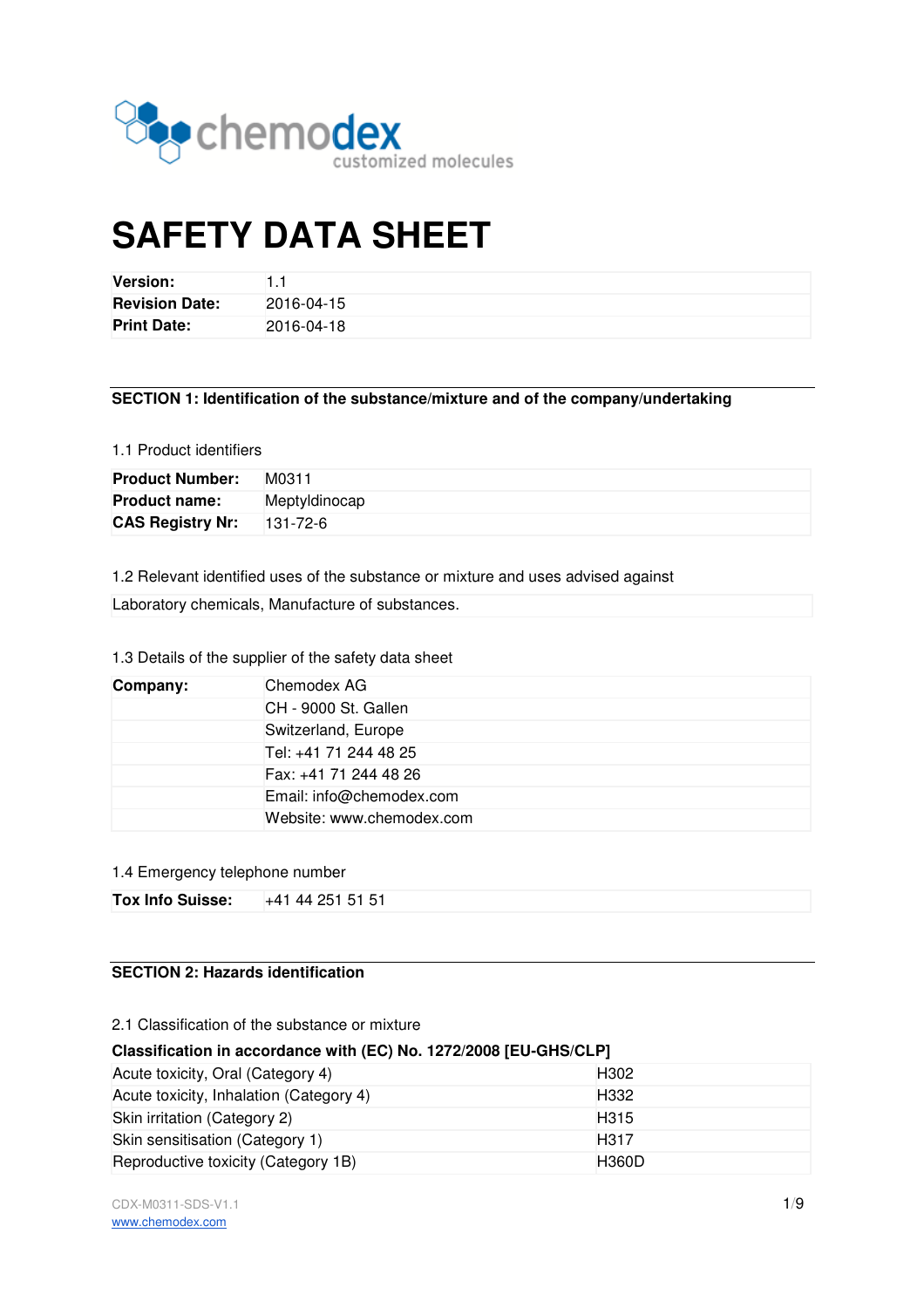| Specific target organ toxicity - repeated exposure, Oral (Category 2) | H373 |
|-----------------------------------------------------------------------|------|
| Acute aquatic toxicity (Category 1)                                   | H400 |
| Chronic aquatic toxicity (Category 1)                                 | H410 |
|                                                                       |      |

For the full text of the H-Statements mentioned in this Section, see Section 16.

# **Classification according to EU Directives 67/548/EEC or 1999/45/EC**  T, N Toxic, Dangerous for the environment R61, R20/22, R38, R43, R48/22, R50/53

For the full text of the R-phrases mentioned in this Section, see Section 16.

# 2.2 Label elements

# **Labelling according Regulation (EC) No. 1272/2008**

| Pictogram   | $\langle \rangle \langle \rangle$ |
|-------------|-----------------------------------|
| Signal word | Danger                            |

# **Hazard statement(s)**

| H302+H332        | Harmful if swallowed or if inhaled                                                 |
|------------------|------------------------------------------------------------------------------------|
| H <sub>315</sub> | Causes skin irritation                                                             |
| H <sub>317</sub> | May cause an allergic skin reaction.                                               |
| <b>H360D</b>     | May damage the unborn child.                                                       |
| H <sub>373</sub> | May cause damage to organs through prolonged or repeated exposure if<br>swallowed. |
| H410             | Very toxic to aquatic life with long lasting effects.                              |
|                  |                                                                                    |

## **Precautionary statement(s)**

| P <sub>201</sub>                                                    | Obtain special instructions before use.                             |
|---------------------------------------------------------------------|---------------------------------------------------------------------|
| P273                                                                | Avoid release to the environment.                                   |
| P <sub>280</sub>                                                    | Wear protective gloves.                                             |
| P308+P313                                                           | IF exposed or concerned: Get medical advice/attention.              |
| P <sub>501</sub>                                                    | Dispose of contents/ container to an approved waste disposal plant. |
|                                                                     |                                                                     |
| Supplemental Hazard Statements<br>Restricted to professional users. | none                                                                |

| 2.3 Other hazards | none |
|-------------------|------|
|                   |      |

# **SECTION 3: Composition/information on ingredients**

# 3.1 Substances

| <b>Synonyms:</b> | (2-(1-Methylheptyl)-4,6-dinitrophenyl (2E)-2-butenoate |
|------------------|--------------------------------------------------------|
|                  | (RS)-2-(1-Methylheptyl)-4,6-dinitrophenyl crotonate    |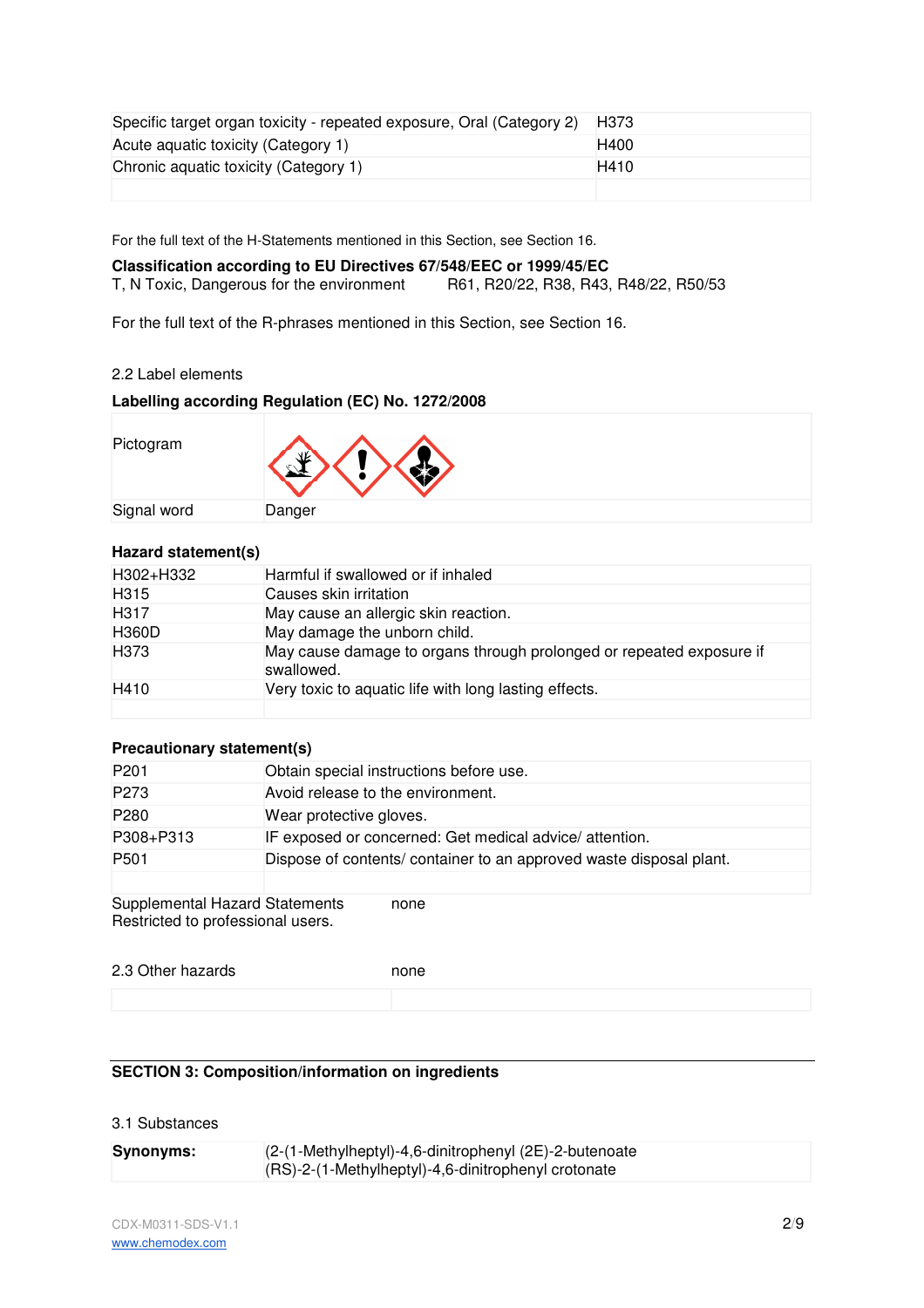| Mol. Formula:              | C18H24N2O6     |
|----------------------------|----------------|
| Mol. Weight:               | $364,39$ g/mol |
| CAS Registry No.: 131-72-6 |                |

# **Hazardous ingredients according to Regulation (EC) No 1272/2008**

| <b>Component</b>                                                     | <b>Classification</b>                                                                                                                                         | <b>Concentration</b> |
|----------------------------------------------------------------------|---------------------------------------------------------------------------------------------------------------------------------------------------------------|----------------------|
| Mixture of 2,4-dinitro-6-octylphenyl<br>crotonate and 2,6-dinitro-4- | CAS-No. 131-72-6                                                                                                                                              | $\leq$ 100 %         |
| octylphenyl crotonate                                                | Acute Tox. 4; Skin Irrit. 2; Skin<br>Sens. 1; Repr. 1B; STOT RE<br>2; Aquatic Acute 1; Aquatic<br>Chronic 1; H302 + H332,<br>H315, H317, H360D, H373,<br>H410 |                      |

**Hazardous ingredients according to Directive 1999/45/EC**

| <b>Component</b>                                                                      | <b>Classification</b>                               | <b>Concentration</b> |
|---------------------------------------------------------------------------------------|-----------------------------------------------------|----------------------|
| Mixture of 2,4-dinitro-6-octylphenyl CAS-No. 131-72-6<br>crotonate and 2,6-dinitro-4- |                                                     | $\leq$ 100 %         |
| octylphenyl crotonate                                                                 | T, N, R61 - R20/22 - R38 -<br>R43 - R48/22 - R50/53 |                      |

For the full text of the H-Statements and R-Phrases mentioned in this Section, see Section 16.

# **SECTION 4: First aid measures**

# 4.1 Description of first aid measures

# **General advice**

Consult a physician. Show this safety data sheet to the doctor in attendance.

#### **If inhaled**

If breathed in, move person into fresh air. If not breathing, give artificial respiration. Consult a physician.

## **In case of skin contact**

Wash off with soap and plenty of water. Consult a physician.

## **In case of eye contact**

Rinse thoroughly with plenty of water for at least 15 minutes and consult a physician.

#### **If swallowed**

Never give anything by mouth to an unconscious person. Rinse mouth with water. Consult a physician.

4.2 Most important symptoms and effects, both acute and delayed

The most important known symptoms and effects are described in the labelling (see section 2.2) and/or in section 11.

4.3 Indication of any immediate medical attention and special treatment needed

No data available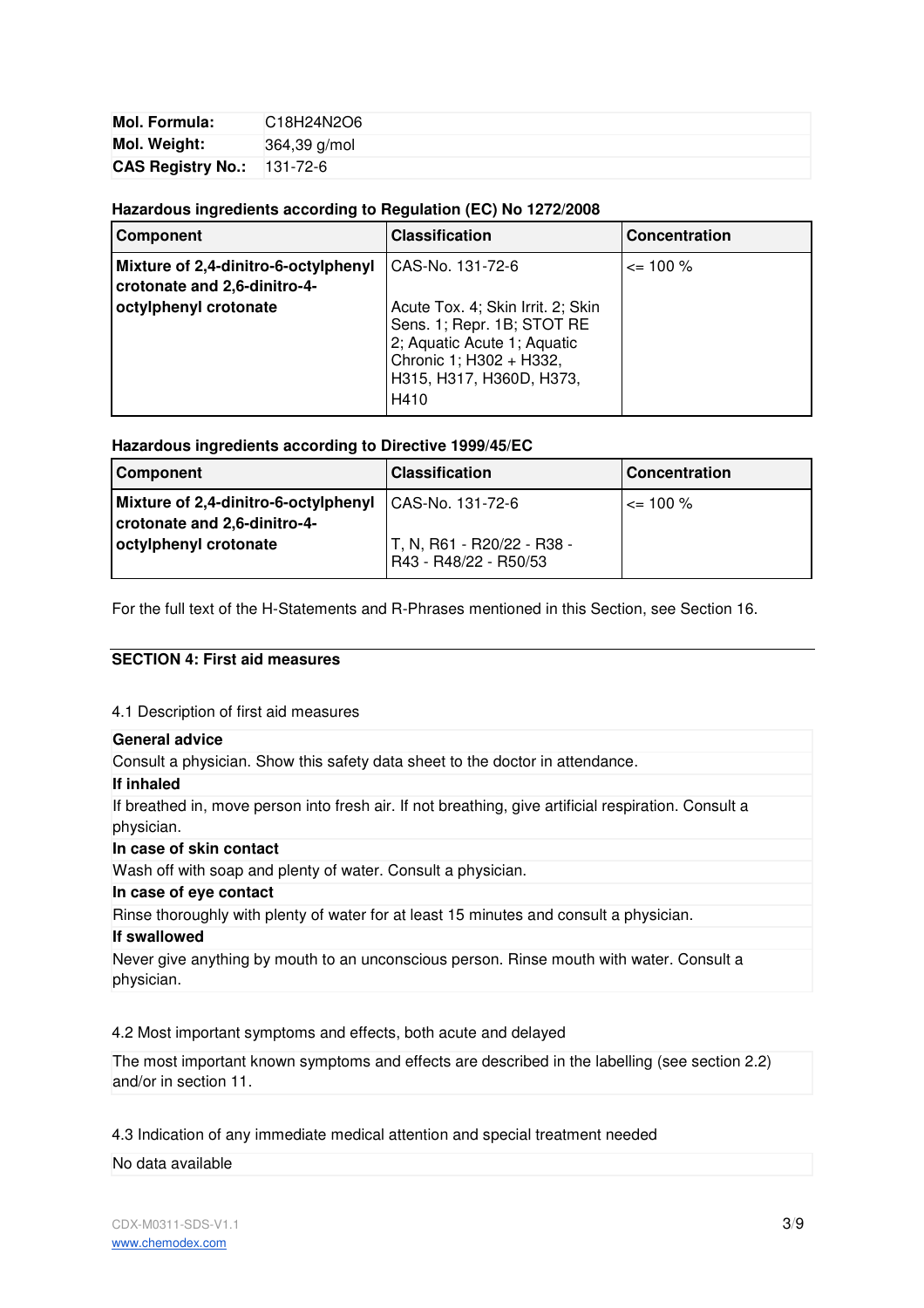# **SECTION 5: Firefighting measures**

## 5.1 Extinguishing media

Use water spray, alcohol-resistant foam, dry chemical or carbon dioxide.

## 5.2 Special hazards arising from the substance or mixture

Carbon oxides, nitrogen oxides (NOx).

## 5.3 Advice for firefighters

Wear self contained breathing apparatus for fire fighting if necessary.

5.4 Further information

No data available

## **SECTION 6: Accidental release measures**

## 6.1 Personal precautions, protective equipment and emergency procedures

Use personal protective equipment. Avoid dust formation. Avoid breathing vapours, mist or gas. Ensure adequate ventilation. Evacuate personnel to safe areas. Avoid breathing dust. For personal protection see section 8.

## 6.2 Environmental precautions

Prevent further leakage or spillage if safe to do so. Do not let product enter drains. Discharge into the environment must be avoided.

# 6.3 Methods and material for containment and cleaning up

Soak up with inert absorbent material and dispose of as hazardous waste. Keep in suitable, closed containers for disposal.

## 6.4 Reference to other sections

For disposal see section 13.

# **SECTION 7: Handling and storage**

7.1 Precautions for safe handling

Avoid exposure - obtain special instructions before use. Avoid contact with skin and eyes. Avoid inhalation of vapour or mist. For precautions see section 2.2.

# 7.2 Conditions for safe storage, including any incompatibilities

Store in cool place. Keep container tightly closed in a dry and well-ventilated place. Containers which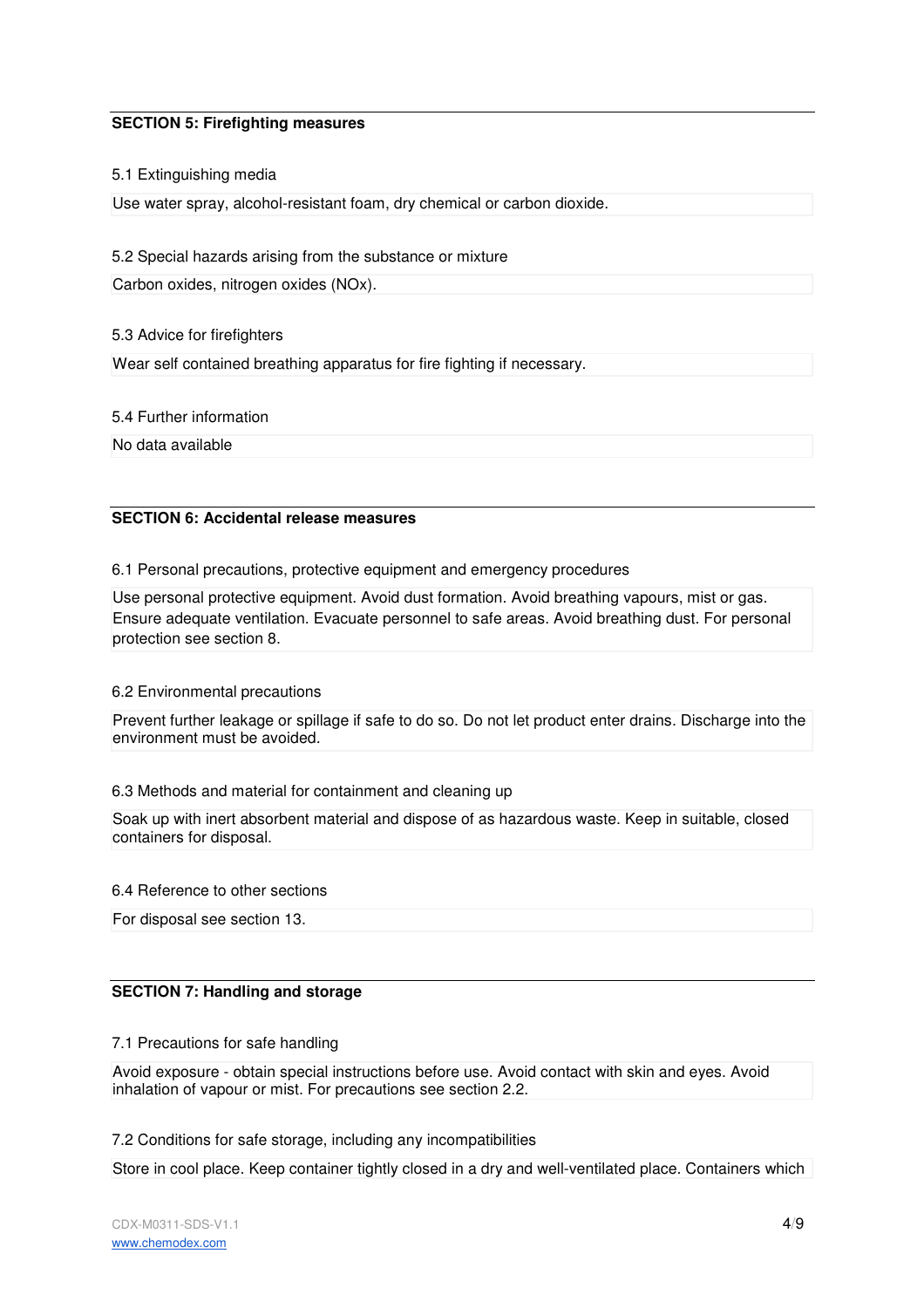are opened must be carefully resealed and kept upright to prevent leakage.

Recommended storage temperature: 2 - 8 °C

## 7.3 Specific end use(s)

Apart from the uses mentioned in section 1.2 no other specific uses are stipulated.

# **SECTION 8: Exposure controls/personal protection**

## 8.1 Control parameters

## **Components with workplace control parameters**

## 8.2 Exposure controls

## **Appropriate engineering controls**

Handle in accordance with good industrial hygiene and safety practice. Wash hands before breaks and at the end of workday.

#### **Personal protective equipment**

## **Eye/face protection**

Face shield and safety glasses Use equipment for eye protection tested and approved under appropriate government standards such as NIOSH (US) or EN 166(EU).

#### **Skin protection**

Handle with gloves. Gloves must be inspected prior to use. Use proper glove removal technique (without touching glove's outer surface) to avoid skin contact with this product. Dispose of contaminated gloves after use in accordance with applicable laws and good laboratory practices. Wash and dry hands.

The selected protective gloves have to satisfy the specifications of EU Directive 89/686/EEC and the standard EN 374 derived from it.

## **Body Protection**

Complete suit protecting against chemicals, The type of protective equipment must be selected according to the concentration and amount of the dangerous substance at the specific workplace.

## **Respiratory protection**

Where risk assessment shows air-purifying respirators are appropriate use a full-face respirator with multi-purpose combination (US) or type ABEK (EN 14387) respirator cartridges as a backup to engineering controls. If the respirator is the sole means of protection, use a full-face supplied air respirator. Use respirators and components tested and approved under appropriate government standards such as NIOSH (US) or CEN (EU).

#### **Control of environmental exposure**

Prevent further leakage or spillage if safe to do so. Do not let product enter drains. Discharge into the environment must be avoided.

## **SECTION 9: Physical and chemical properties**

9.1 Information on basic physical and chemical properties

a) **Appearance: Form: liquid**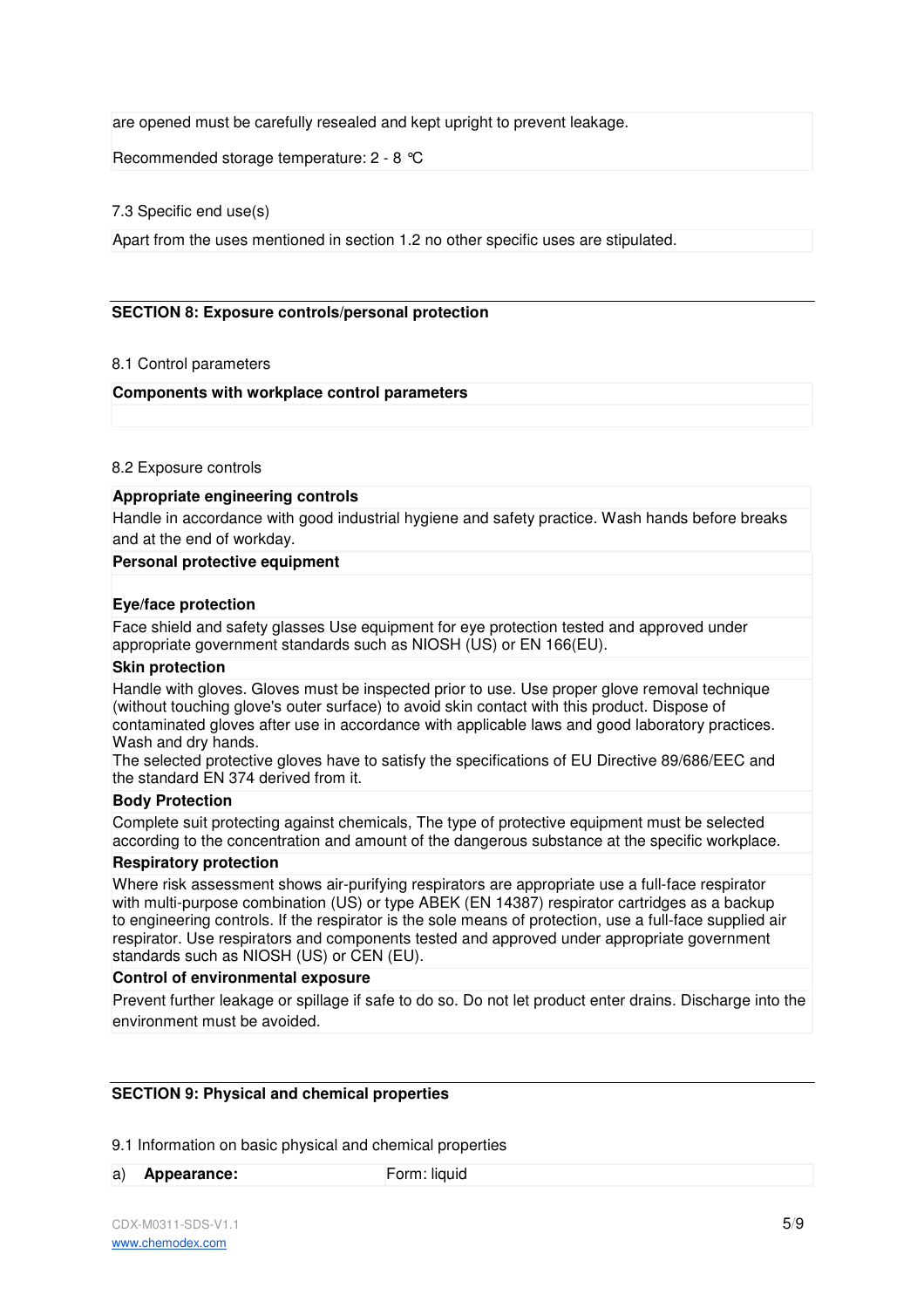|              |                                      | Color: yellow to brown                       |
|--------------|--------------------------------------|----------------------------------------------|
| b)           | Odour:                               | characteristic                               |
| c)           | <b>Odour Threshold:</b>              | No data available                            |
| d)           | pH:                                  | No data available                            |
| e)           | <b>Melting point/freezing point:</b> | $-22,5$ °C                                   |
| f)           | Boiling point and boiling range:     | 138 - 140 °C at 0,07 hPa                     |
| g)           | <b>Flash point:</b>                  | No data availabe                             |
| h)           | <b>Evaporation rate:</b>             | No data available                            |
| $\mathsf{i}$ | Flammability (solid, gas):           | No data available                            |
| j)           | Upper/lower flammability or          |                                              |
|              | explosive limits:                    | No data available                            |
| k)           | Vapour pressure:                     | No data available                            |
| $\vert$      | Vapour density:                      | No data available                            |
| m)           | <b>Relative density:</b>             | 1,10 g/cm3 at 20 $^{\circ}$ C                |
| n)           | <b>Water solubility:</b>             | 0,00025 g/l at 20 °C - practically insoluble |
| O)           | Partition coefficient (n-            | log Pow: 4,54 at 20 ℃                        |
|              | octanol/water):                      |                                              |
| p)           | Auto-ignition temperature:           | No data available                            |
| q)           | <b>Decomposition temperature:</b>    | No data available                            |
| r)           | <b>Viscosity:</b>                    | No data available                            |
| s)           | <b>Explosive properties:</b>         | No data available                            |
| t)           | <b>Oxidizing properties:</b>         | No data available                            |

# **9.2 Other safety information**

No data available

# **SECTION 10: Stability and reactivity**

10.1 Reactivity

No data available.

# 10.2 Chemical stability

Stable under recommended storage conditions.

# 10.3 Possibility of hazardous reactions

No data available.

# 10.4 Conditions to avoid

Exposure to light. Avoid heating above: 30°C.

# 10.5 Incompatible materials

Strong oxidizing agents.

# 10.6 Hazardous decomposition products

In the event of fire: see section 5.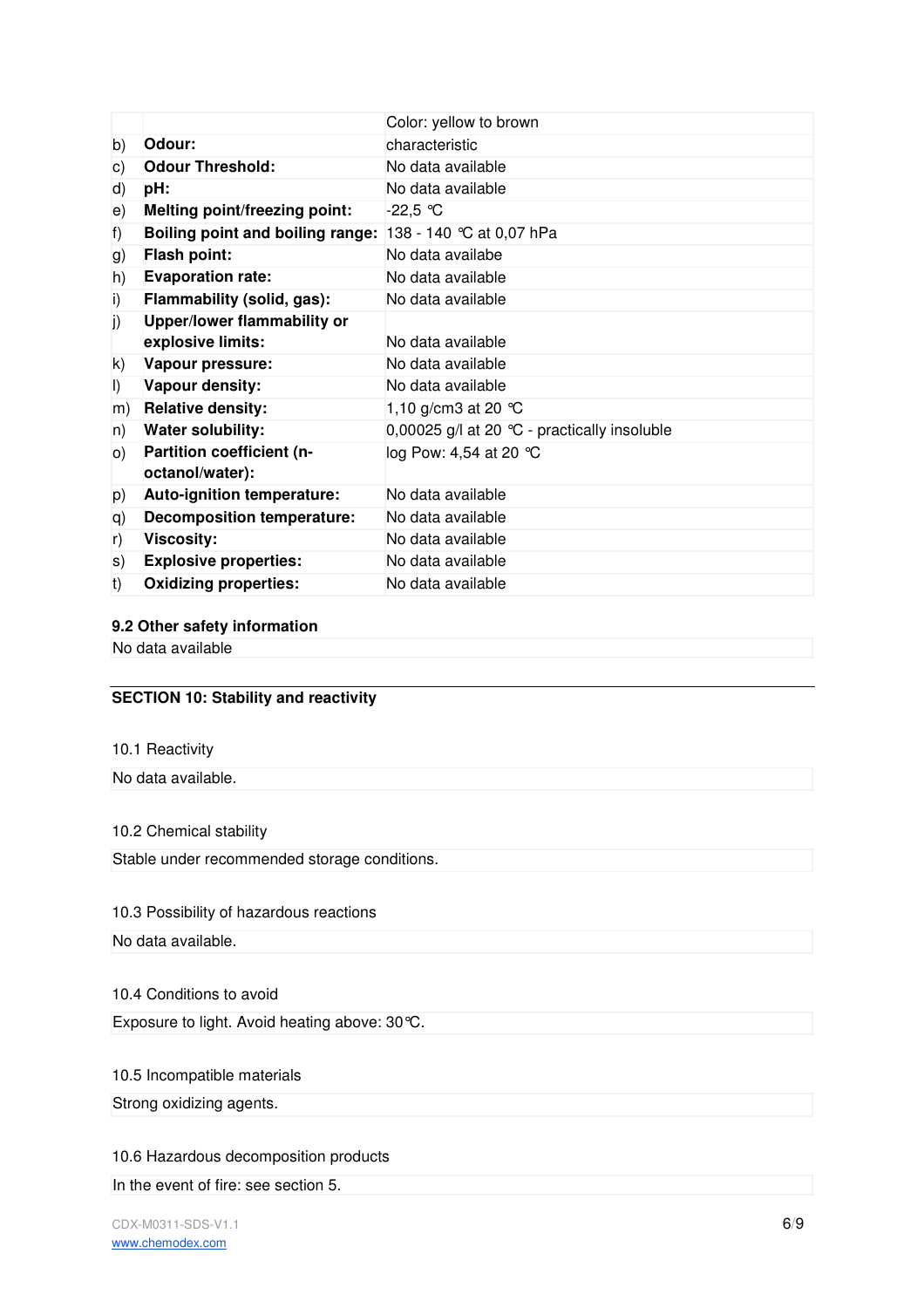# **SECTION 11: Toxicological information**

## 11.1 Information on toxicological effects

#### **Acute toxicity**

LD50 Oral - rat - female - 1.212 mg/kg LC50 Inhalation - rat - 4 h -  $>$  3 mg/l LD50 Dermal - rabbit - > 2.000 mg/kg

# **Skin corrosion/irritation**

Skin - rabbit Result: irritating

## **Serious eye damage/eye irritation**

Eyes - rabbit Result: Mild eye irritation

## **Respiratory or skin sensitisation**

- guinea pig

Result: May cause sensitisation by skin contact.

# **Germ cell mutagenicity**

No data available

# **Carcinogenicity**

IARC: No component of this product present at levels greater than or equal to 0.1% is identified as probable, possible or confirmed human carcinogen by IARC.

## **Reproductive toxicity**

Experiments have shown reproductive toxicity effects on laboratory animals. Presumed human reproductive toxicant May damage the unborn child.

# **Specific target organ toxicity - single exposure**

No data available

# **Specific target organ toxicity - repeated exposure**

Ingestion - May cause damage to organs through prolonged or repeated exposure.

# **Aspiration hazard**

No data available

# **Additional Information**

## RTECS: Not available

To the best of our knowledge, the chemical, physical, and toxicological properties have not been thoroughly investigated.

# **SECTION 12: Ecological information**

## 12.1 Toxicity

| Toxicity to fish<br>Toxicity to daphnia and<br>other aquatic | LC50 - Lepomis macrochirus (Bluegill sunfish) - 0,062 mg/l - 96 h |
|--------------------------------------------------------------|-------------------------------------------------------------------|
| invertebrates                                                | EC50 - Daphnia - 0,0041 mg/l - 48 h                               |
| Toxicity to algae                                            | EbC50 - Pseudokirchneriella subcapitata - 4,6 mg/l - 72 h         |

# 12.2 Persistence and degradability

| Biodegradability | Result: - rapidly biodegradable |  |
|------------------|---------------------------------|--|
|------------------|---------------------------------|--|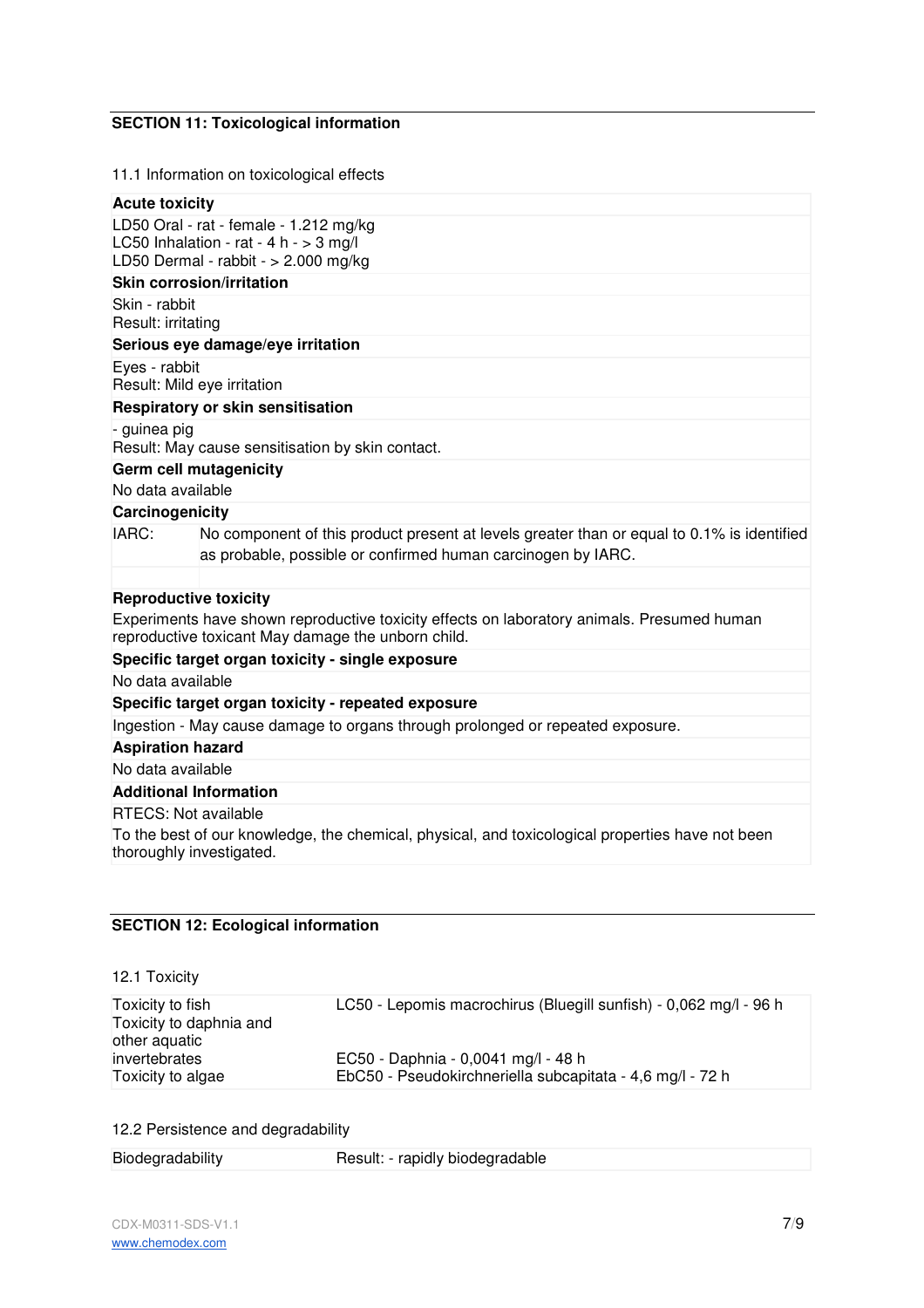## 12.3 Bioaccumulative potential

## No data available

## 12.4 Mobility in soil

No data available

## 12.5 Results of PBT and vPvB assessment

PBT/vPvB assessment not available as chemical safety assessment not required/not conducted.

#### 12.6 Other adverse effects

Very toxic to aquatic life with long lasting effects. No data available

## **SECTION 13: Disposal considerations**

13.1 Waste treatment methods

# **Product**

Offer surplus and non-recyclable solutions to a licensed disposal company.

# **Contaminated packaging**

Dispose of as unused product.

|                                                            | <b>SECTION 14: Transport information</b> |                                                                                                                                                                                                                                                                                                                                                                                                                                                          |                   |
|------------------------------------------------------------|------------------------------------------|----------------------------------------------------------------------------------------------------------------------------------------------------------------------------------------------------------------------------------------------------------------------------------------------------------------------------------------------------------------------------------------------------------------------------------------------------------|-------------------|
| 14.1 UN number<br>ADR/RID: 3082                            |                                          | IMDG: 3082                                                                                                                                                                                                                                                                                                                                                                                                                                               | <b>IATA: 3082</b> |
| 14.2 UN proper shipping name<br>ADR/RID:<br>IMDG:<br>IATA: |                                          | ENVIRONMENTALLY HAZARDOUS SUBSTANCE, LIQUID, N.O.S. (Mixture of 2,4-<br>dinitro-6-octylphenyl crotonate and 2,6-dinitro-4-octylphenyl crotonate)<br>ENVIRONMENTALLY HAZARDOUS SUBSTANCE, LIQUID, N.O.S. (Mixture of 2,4-<br>dinitro-6-octylphenyl crotonate and 2,6-dinitro-4-octylphenyl crotonate)<br>ENVIRONMENTALLY HAZARDOUS SUBSTANCE, LIQUID, N.O.S. (Mixture of 2,4-<br>dinitro-6-octylphenyl crotonate and 2,6-dinitro-4-octylphenyl crotonate) |                   |
| ADR/RID: 9                                                 | 14.3 Transport hazard class(es)          | IMDG: 9                                                                                                                                                                                                                                                                                                                                                                                                                                                  | IATA: 9           |
| 14.4 Packaging group<br>ADR/RID: III                       |                                          | IMDG: III                                                                                                                                                                                                                                                                                                                                                                                                                                                | <b>IATA: III</b>  |
| 14.5 Environmental hazards<br>ADR/RID: yes                 |                                          | <b>IMDG Marine pollutant: yes</b>                                                                                                                                                                                                                                                                                                                                                                                                                        | IATA: yes         |

14.6 Special precautions for user

# **Further information**

EHS-Mark required (ADR 2.2.9.1.10, IMDG code 2.10.3) for single packagings and combination packagings containing inner packagings with Dangerous Goods > 5L for liquids or > 5kg for solids.